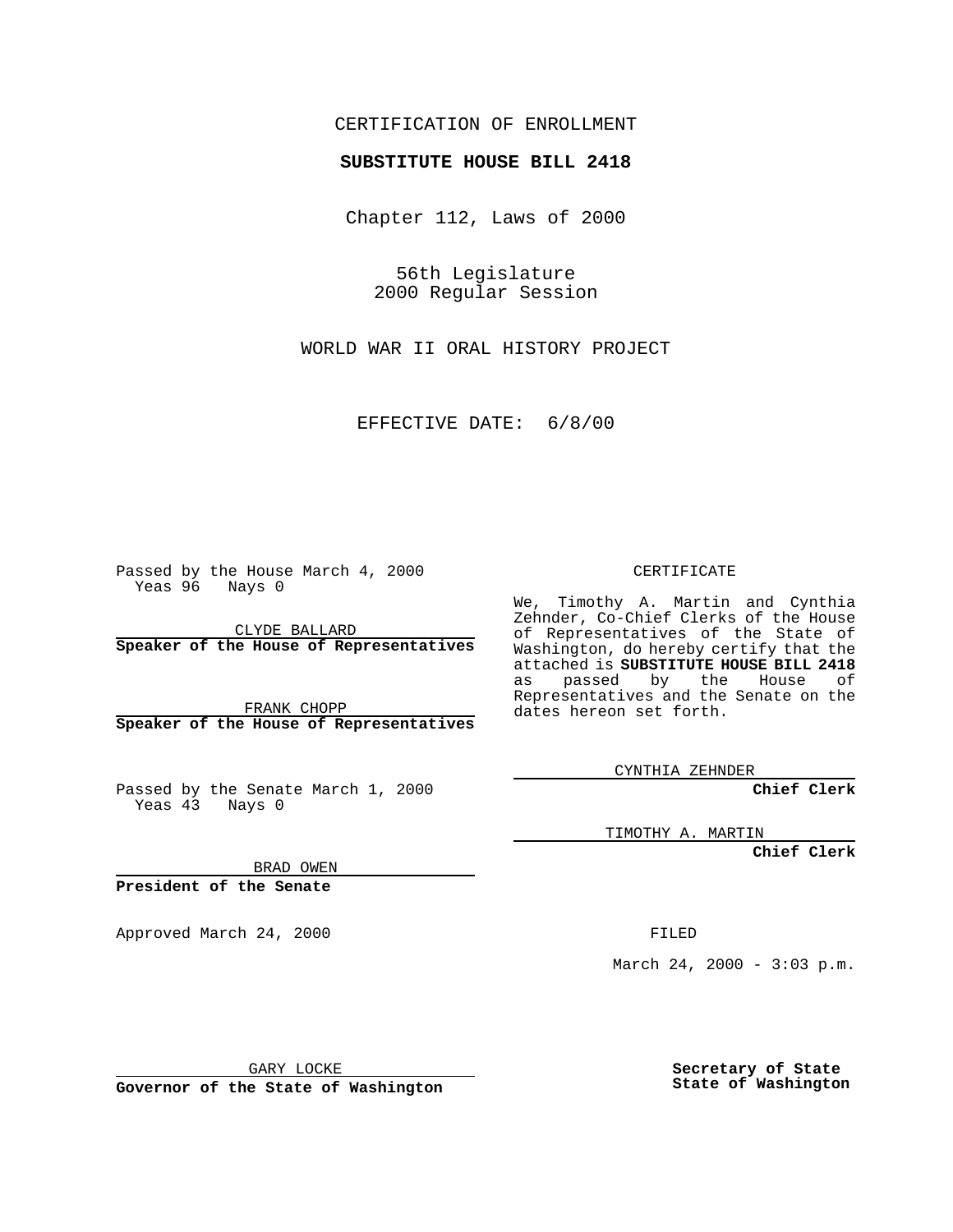## **SUBSTITUTE HOUSE BILL 2418** \_\_\_\_\_\_\_\_\_\_\_\_\_\_\_\_\_\_\_\_\_\_\_\_\_\_\_\_\_\_\_\_\_\_\_\_\_\_\_\_\_\_\_\_\_\_\_

\_\_\_\_\_\_\_\_\_\_\_\_\_\_\_\_\_\_\_\_\_\_\_\_\_\_\_\_\_\_\_\_\_\_\_\_\_\_\_\_\_\_\_\_\_\_\_

Passed Legislature - 2000 Regular Session

AS AMENDED BY THE SENATE

## **State of Washington 56th Legislature 2000 Regular Session**

**By** House Committee on Education (originally sponsored by Representatives Woods, Conway, Talcott, D. Schmidt, Koster, Bush, Wensman, Carlson, Rockefeller, Kenney, Cody, Barlean, Schoesler, Sump, Cairnes, Thomas, Huff, Haigh, Mastin, McDonald, Lantz, Santos, Skinner, Ogden and McIntire)

Read first time 01/27/2000. Referred to Committee on .

1 AN ACT Relating to a World War II oral history project; adding a 2 new section to chapter 28A.300 RCW; and creating a new section.

3 BE IT ENACTED BY THE LEGISLATURE OF THE STATE OF WASHINGTON:

 NEW SECTION. **Sec. 1.** The legislature finds that more than two hundred fifty thousand of Washington's citizens served their country in the armed forces of the United States during World War II. The legislature also finds that almost six thousand of those citizens sacrificed their lives to secure our nation's and the world's peace and freedom. The legislature finds that the hardships and sacrifices endured by the families and communities of these service men and women were critical to the eventual success of our nation's defense. The legislature also finds the memories of these stalwart patriots must be preserved to remind future generations of the price the members of the greatest generation paid to preserve our democratic way of life. The legislature further finds that to have a clearer reflection of these sacrifices on behalf of freedom and democracy, it is necessary to include the memories of all women and men of our armed forces, their family members, and others involved in the war effort so that these memories mirror our nation's rich ethnic diversity. In addition, the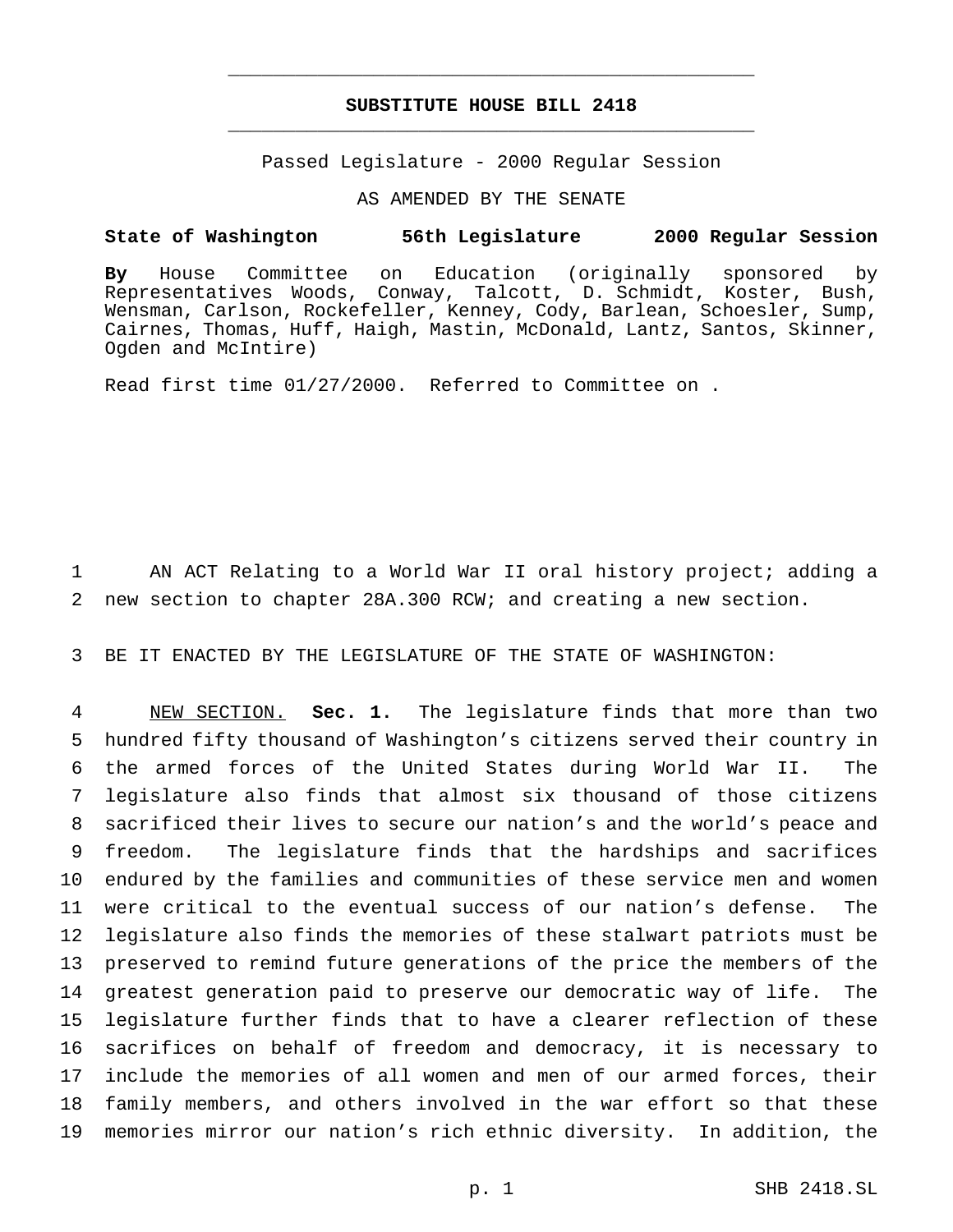legislature recognizes the existence and contributions of the World War II memorial educational foundation. Members of the foundation include World War II veterans, and advisors from the office of veterans affairs, the superintendent of public instruction, and the secretary of state. The legislature intends to honor the veterans who served in World War II and their supportive families by preserving their memories so Washington's school children will never forget the significant human costs of war and the efforts of their ancestors to preserve and protect our country and the world from tyranny. The legislature further intends that members of the World War II memorial educational foundation have a strong advisory role in the preservation of those memories and the creation of instructional materials on the war.

 NEW SECTION. **Sec. 2.** A new section is added to chapter 28A.300 RCW to read as follows:

 (1) The World War II oral history project is established for the purpose of providing oral history presentations, documentation, and other materials to assist the office of the superintendent of public instruction and educators in the development of a curriculum for use in kindergarten through twelfth grade.

 (2) To the extent funds are appropriated or donated, the project shall be administered by the office of the superintendent of public instruction. The office shall convene an advisory committee to assist in the design and implementation of the project. The committee shall be composed of members of the World War II memorial educational foundation, the department of veterans affairs, the secretary of state's office, and legislators involved with and interested in the development of the oral history project. The committee may select its own chair and may expand its membership to include the services of other individuals, agencies, or organizations on the basis of need. The office shall provide staffing and administrative support to the advisory committee.

 (3) The project will preserve for the education of Washington's school children the memories and history of our state's citizens who served their state and country as members of the armed forces or through national or community contributions during World War II. The project is intended to preserve these memories and history through audiotapes, videotapes, films, stories, printed transcripts, digitally, and through other appropriate methods.